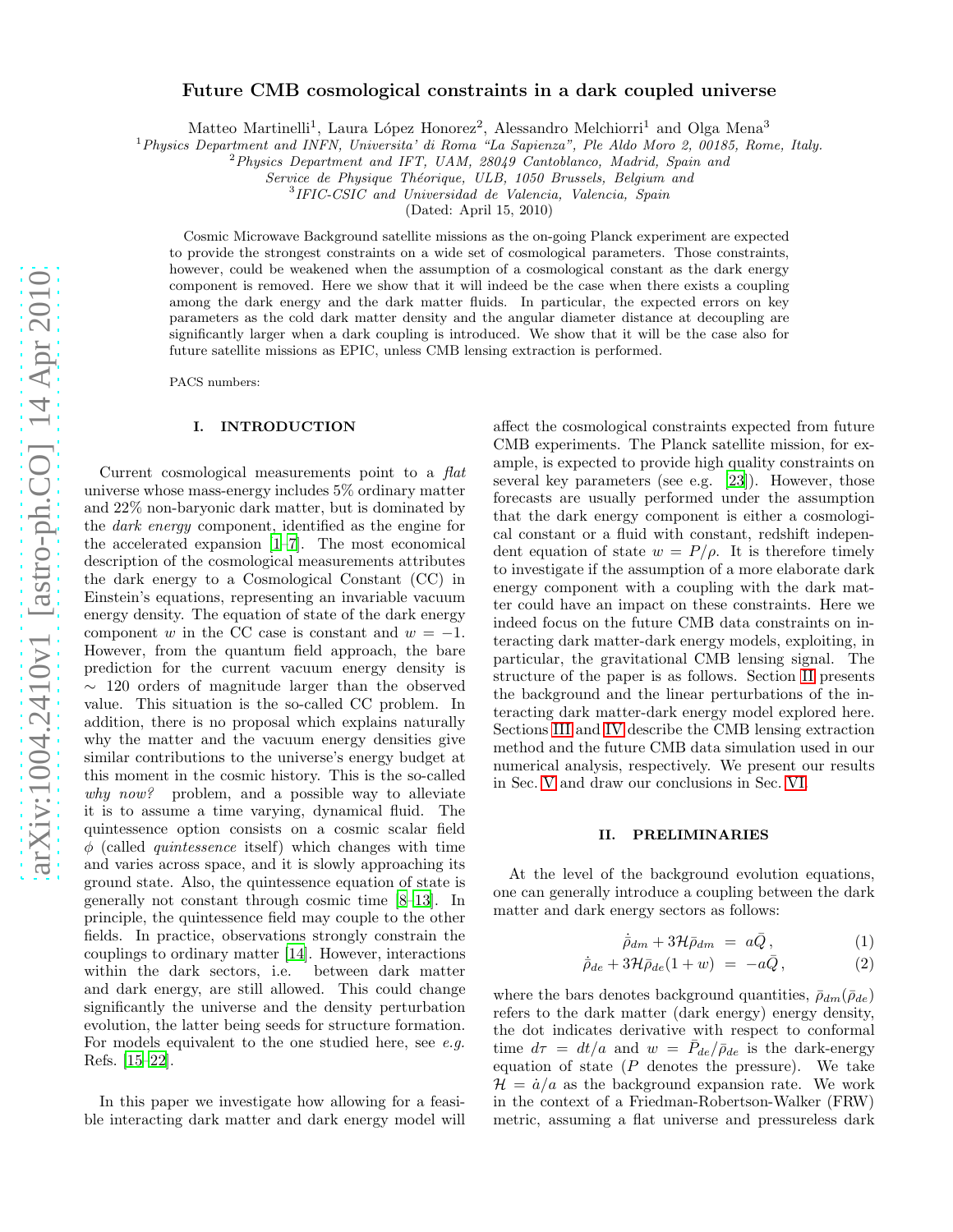matter  $w_{dm} = \bar{P}_{dm}/\bar{\rho}_{dm} = 0$ .  $\bar{Q}$  encodes the dark coupling and drives the background energy exchange between dark matter and dark energy. In order to deduce the evolution of the background as well as the density and velocity perturbations in coupled models, we need an expression for the energy transfer at the level of of the stress-energy tensor:

$$
\nabla_{\mu} T_{(a)}^{\mu\nu} = Q_{(a)}^{\nu} , \qquad (3)
$$

where  $a = dm$ ,  $de$ ,  $T^{\mu\nu}$  refers to the energy-momentum tensor and  $Q_{(a)}^{\nu}$  is the energy-momentum transfer between the dark matter and dark energy fluids. We consider

<span id="page-1-2"></span>
$$
Q_{\nu}^{(dm)} = \xi H \rho_{de} u_{\nu}^{(dm)} = -Q_{\nu}^{(de)} , \qquad (4)
$$

where  $\xi$  is a dimensionless coupling (considered constant, as well as w, in the present analysis). H and  $\rho_{de}$  refer to the total expansion rate and dark energy density, background plus perturbation, *i.e H* =  $\mathcal{H}/a + \delta H$  and  $\rho_{de} = \bar{\rho}_{de} + \delta \rho_{de}$  respectively. In the previous Eqs. [\(1\)](#page-0-1) and [\(2\)](#page-0-1),  $\bar{Q}$  corresponds to  $\xi \mathcal{H} \bar{\rho}_{de}/a$ , see our choice of cou-pling in Eq. [\(4\)](#page-1-2). Notice from Eq. (4) that  $Q_{\nu}^{(a)}$  has been chosen parallel to the dark matter four velocity  $u_{\nu}^{(dm)}$ , in order to avoid momentum transfer in the rest frame of the dark matter component [\[16\]](#page-5-8). For this choice of energy exchange  $Q_{\nu}^{(a)}$ , positive (negative) values of the coupling  $\xi$  will lead to lower (higher) dark matter energy densities in the past than in the uncoupled  $\xi = 0$  case. In the following, we restrict ourselves here to negative couplings and  $w > 1$ , which avoids instability problems in the dark energy perturbation equations, see Ref. [\[19](#page-5-9)].

The interacting model given by Eq. [\(4\)](#page-1-2) has already been previously explored under several assumptions, see Refs. [\[16](#page-5-8)[–19\]](#page-5-9). In those works, the linear perturbation analysis did not include perturbation of the expansion rate  $\delta H$ . Let us mention that the former is included in the numerical analysis presented here. The latter is quite relevant for the correct treatment of gauge invariant perturbation but it does not affect much the physical results. Details of the complete linear perturbation analysis will be presented in Ref. [\[24\]](#page-5-10) including the specification of the initial conditions which have been chosen adiabatic for all the components except for the dark energy fluid, see Ref. [\[24](#page-5-10)]. For the numerical analysis presented here, we have modified the publicly available CAMB code [\[26\]](#page-5-11), taking into account the presence of the dark coupling in both the background and the linear perturbation equations.

## <span id="page-1-0"></span>III. LENSING EXTRACTION

The analysis presented here includes, in addition to the primary CMB anisotropy angular power spectrum, the information from CMB lensing. Gravitational CMB lensing, as already shown (see e.g. [\[23,](#page-5-7) [25\]](#page-5-12), can improve significantly the CMB constraints on several cosmological parameters, since it is strongly connected with the growth of perturbations and gravitational potentials at redshifts  $z < 1$  and therefore, it can break important degeneracies. The lensing deflection field d can be related to the lensing potential  $\phi$  as  $d = \nabla \phi$  [\[27](#page-5-13)]. In harmonic space, the deflection and lensing potential multipoles follows

<span id="page-1-4"></span>
$$
d_l^m = -i\sqrt{l(l+1)}\phi_l^m,\tag{5}
$$

and therefore, the power spectra  $C_l^{dd} \equiv \langle d_l^m d_l^{m*} \rangle$  and  $C^{\phi \phi}_l \equiv \langle \phi^m_l \phi^{m*}_l \rangle$  are related through

$$
C_l^{dd} = l(l+1)C_l^{\phi\phi}.
$$
\n(6)

Lensing introduces a correlation between different CMB multipoles (that otherwise would be fully uncorrelated) through the relation

<span id="page-1-3"></span>
$$
\left\langle a_l^m b_{l'}^{m'} \right\rangle = (-1)^m \delta_m^{m'} \delta_l^{l'} C_l^{ab} + \sum_{LM} \Xi_{l' l'}^{mm'M} \phi_L^M , \quad (7)
$$

where a and b are the T, E, B modes and  $\Xi$  is a linear combination of the unlensed power spectra  $\tilde{C}^{ab}_l$  (see [\[28](#page-5-14)] for details).

In order to obtain the deflection power spectrum from the observed  $C_l^{ab}$ , we have to invert Eq. [\(7\)](#page-1-3), defining a quadratic estimator for the deflection field given by

<span id="page-1-5"></span>
$$
d(a,b)^M_L = n_L^{ab} \sum_{ll'mm'} W(a,b)^{mm'M}_{l'l'} a^m_l b^{m'}_{l'}, \qquad (8)
$$

where  $n_L^{ab}$  is a normalization factor needed to construct an unbiased estimator  $(d(a, b)$  must satisfy Eq. [\(5\)](#page-1-4)). This estimator has a variance:

$$
\langle d(a,b)_L^{M*} d(a',b')_L^{M'} \rangle \equiv \delta_L^{L'} \delta_M^{M'} (C_L^{dd} + N_L^{aa'bb'}) \qquad (9)
$$

that depends on the choice of the weighting factor W and leads to a noise  $N_L^{aa'bb'}$  on the deflection power spectrum  $C_L^{dd}$  obtained through this method. In the next section we describe the method followed to extract the lensing noise.

### <span id="page-1-1"></span>IV. FUTURE CMB DATA ANALYSIS

We evaluate the achievable constraints on the coupling parameter  $\xi$  by a COSMOMC analysis of future mock CMB datasets. The analysis method we adopt here is based on the publicly available Markov Chain Monte Carlo package cosmomc [\[29\]](#page-5-15) with a convergence diagnostic using the Gelman and Rubin statistics. We sample the following seven-dimensional set of cosmological parameters, adopting flat priors on them: the baryon and cold dark matter densities  $\Omega_b h^2$  and  $\Omega_c h^2$ , the ratio of the sound horizon to the angular diameter distance at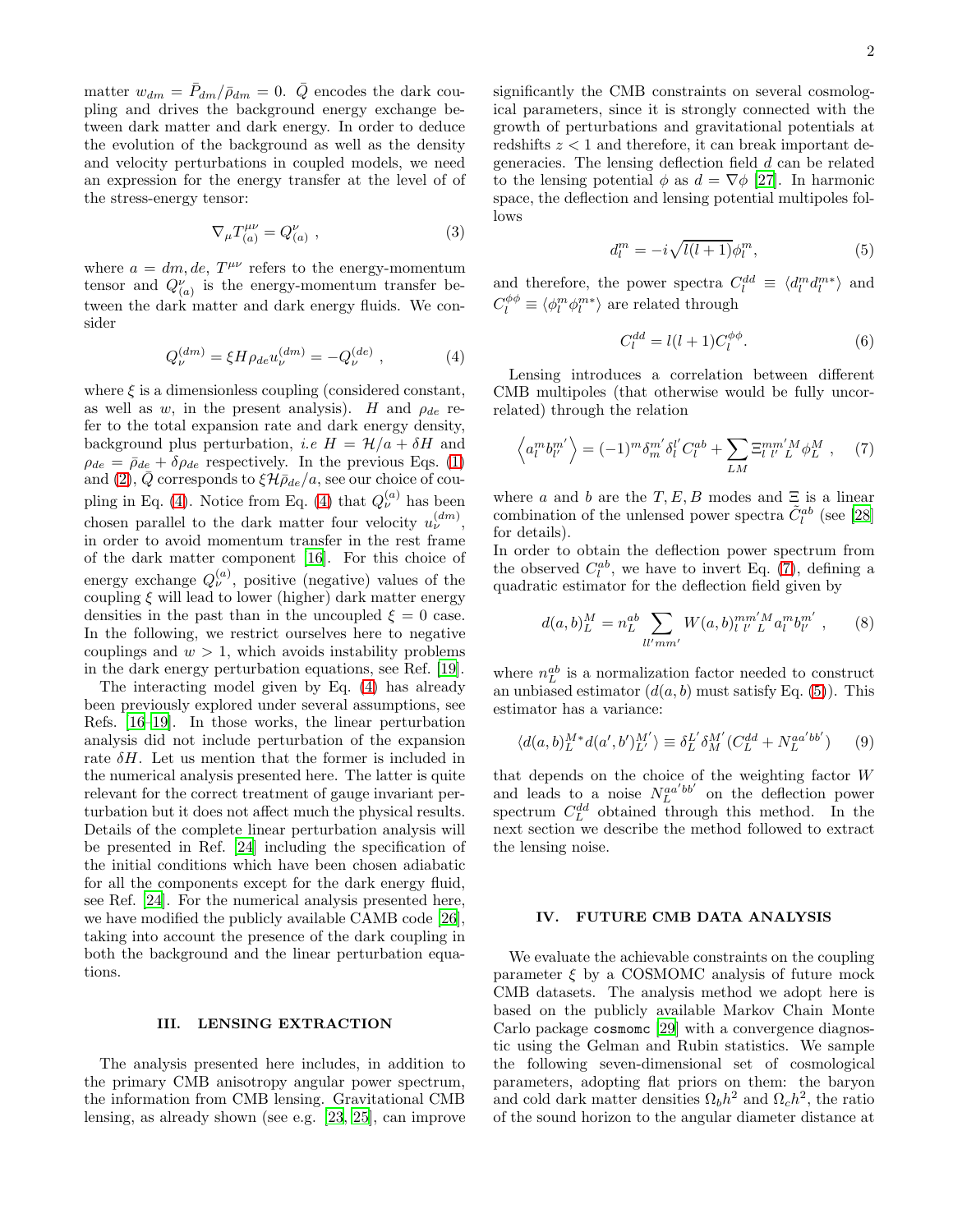decoupling  $\theta_s$ , the scalar spectral index  $n_s$ , the overall normalization of the spectrum  $A_s$  at  $k = 0.002$  Mpc<sup>-1</sup>, the optical depth to reionization  $\tau$ , and, finally, the coupling parameter  $\xi$ .

We create full mock CMB datasets (temperature, E–polarization mode and lensing deflection field) with noise properties consistent with Planck [\[30\]](#page-5-16) and EPIC [? experiments, see Tab. [I](#page-2-1) for their specifications. The fiducial model is chosen to be the best-fit from the WMAP analysis of Ref. [\[1\]](#page-5-0) with  $\Omega_b h^2 = 0.0227$ ,  $\Omega_c h^2 = 0.113$ ,  $n_s = 0.963$ ,  $\tau = 0.09$  and  $\xi = 0$ , fixing  $w = -0.9$  for our numerical calculations.

| Experiment Channel FWHM $\Delta T/T$ |     |               |      |
|--------------------------------------|-----|---------------|------|
| Planck                               | 70  | 14'           | 4.7  |
|                                      | 100 | 10'           | 2.5  |
|                                      | 143 | 7.1'          | 2.2  |
| $f_{sky} = 0.85$                     |     |               |      |
| <b>EPIC</b>                          | 70  | 12'           | 0.05 |
|                                      | 100 | 8.4'          | 0.05 |
|                                      | 150 | $5.6^{\circ}$ | 0.06 |
| $f_{sky} = 0.85$                     |     |               |      |

<span id="page-2-1"></span>TABLE I: Planck and EPIC experimental specifications. Channel frequency is given in GHz, FWHM (Full-Width at Half-Maximum) in arc-minutes, and the temperature sensitivity per pixel in  $\mu K/K$ . The polarization sensitivity is  $\Delta E / E = \Delta B / B = \sqrt{2} \Delta T / T.$ 

We consider for each channel a detector noise of  $w^{-1} = (\theta \sigma)^2$ , where  $\theta$  is the FWHM (Full-Width at Half-Maximum) of the beam assuming a Gaussian profile and  $\sigma$  is the temperature sensitivity  $\Delta T/T$  (see Tab. [I](#page-2-1) for the polarization sensitivity). We therefore add to each  $C_{\ell}$ fiducial spectra a noise spectrum given by:

$$
N_{\ell} = w^{-1} \exp(l(l+1)/l_b^2), \qquad (10)
$$

where  $l_b$  is given by  $l_b \equiv \sqrt{8 \ln 2}/\theta$ .

In this work, we use the method presented in [\[28\]](#page-5-14) to construct the weighting factor  $W$  of Eq. [\(8\)](#page-1-5). In that paper, the authors choose  $W$  to be a function of the power spectra  $C_l^{ab}$ , which include both CMB lensing and primary anisotropy contributions. This choice leads to five quadratic estimators, with  $ab = TT, TE, EE, EB, TB;$ the BB case is excluded because the method of Ref. [\[28](#page-5-14)] is only valid when the lensing contribution is negligible compared to the primary anisotropy, assumption that fails for the B modes in the case of Planck. In the case of EPIC we have decided to neglect the BB channel since it may be contaminated by unknown foregrounds and/or it may be used for foregrounds removal. The results presented here for the EPIC mission have therefore to be considered as conservative. The five quadratic estimators can be combined into a minimum variance estimator which provides the noise on the power spectrum of the deflection field  $C_l^{dd}$ 

$$
N_l^{dd} = \frac{1}{\sum_{aa'bb'} (N_l^{aba'b'})^{-1}} \ . \tag{11}
$$

We compute the minimum variance lensing noise for both Planck and EPIC experiments by means of a publicly available routine [\[32\]](#page-5-17).

The datasets (which include the lensing deflection power spectrum) are analyzed with a full-sky exact likelihood routine [\[32\]](#page-5-17).

### <span id="page-2-0"></span>V. RESULTS

| Parameter                  | Planck    | Planck Lens | <b>EPIC</b> | <b>EPIC</b> Lens |
|----------------------------|-----------|-------------|-------------|------------------|
| $\Delta(\Omega_b h^2)$     | 0.00015   | 0.00012     | 0.00004     | 0.00003          |
| $\Delta(\Omega_c h^2)$     | 0.0297    | 0.0296      | 0.0295      | 0.016            |
| $\Delta(\theta_s)$         | 0.00229   | 0.00215     | 0.00216     | 0.00102          |
| $\Delta(\tau)$             | 0.0047    | 0.0041      | 0.0022      | 0.0021           |
| $\Delta(n_s)$              | 0.0037    | 0.0029      | 0.0018      | 0.0013           |
| $\Delta(\log[10^{10}A_s])$ | 0.016     | 0.012       | 0.005       | 0.004            |
| $\Delta(H_0)$              | 2.34      | 2.16        | 2.17        | 1.33             |
| $\Delta(\Omega_\Lambda)$   | 0.064     | 0.061       | 0.062       | 0.038            |
|                            | $-0.59\,$ | $>-0.54$    | $>-0.56$    | $>-0.34$         |
|                            |           |             |             |                  |

TABLE II: 68% c.l. errors on cosmological parameters. Upper limits on  $\xi$  are 95% c.l. constraints.

<span id="page-2-2"></span>

|                          |         | Parameter Planck Lens CMBPOL Lens |
|--------------------------|---------|-----------------------------------|
| $\Delta(\Omega_b h^2)$   | 0.00013 | 0.00003                           |
| $\Delta(\Omega_c h^2)$   | 0.0010  | 0.0003                            |
| $\Delta(\theta_s)$       | 0.00026 | 0.00005                           |
| $\Delta(\tau)$           | 0.0042  | 0.0022                            |
| $\Delta(n_s)$            | 0.0031  | 0.0014                            |
| $\Delta(log[10^{10}As])$ | 0.013   | 0.005                             |
| $\Delta(H_0)$            | 0.53    | 0.12                              |
|                          | 0.005   | 0.001                             |

<span id="page-2-3"></span>TABLE III: 68% c.l. errors on cosmological parameters from Planck and EPIC with lensing extraction in the standard non interacting case ( $\xi = 0$ ).

Table [II](#page-2-2) summarizes the errors from Planck and EPIC future data on the main cosmological parameters when a coupling  $\xi$  among the dark energy and dark matter fluids is introduced in the model. Notice that the errors on the cosmological parameters which are degenerate with  $\xi$  are larger than the errors that one would get for these parameters within a standard cosmology, where  $\xi = 0$  (see Tab. [III\)](#page-2-3). In particular, in the case of  $\Omega_c h^2$ ,  $H_0$ ,  $\Omega_{\Lambda}$  and  $\theta_s$ , the errors we obtain here are one order of magnitude larger than the ones obtained with  $\xi = 0$ . For comparison, we show in Tab. [II](#page-2-2) the parameter constraints both with and without lensing extraction. The cosmological parameter constraints from EPIC mock data are stronger than those coming from future Planck data when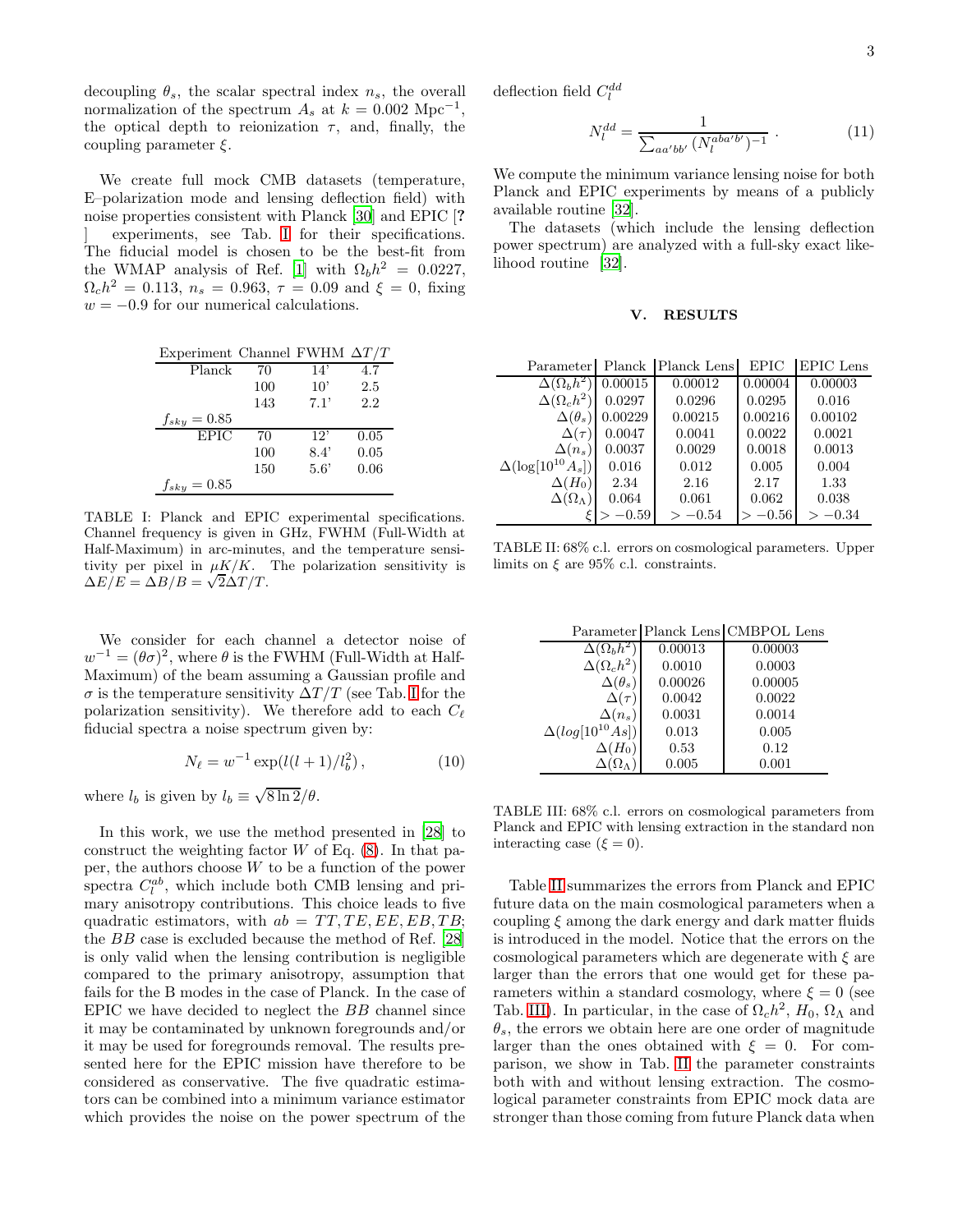the CMB lensing signal is exploited. The reason for that is because the EPIC experiment is expected to drastically reduce the noise in the CMB lensing extraction.



<span id="page-3-0"></span>FIG. 1: Temperature power spectrum signal plus noise for Planck (top panel) and EPIC (bottom panel) experiments. The black curve depicts the  $\Lambda$ CDM model with  $\Omega_c h^2 = 0.113$ . The red curve illustrates a coupled model allowed by Planck data, with  $\xi = -0.4$  and  $\Omega_c h^2 = 0.0463$ .



<span id="page-3-1"></span>FIG. 2: Lensing deflection power spectrum signal plus noise for Planck (top panel) and EPIC (bottom panel) experiments. The black curve depicts the  $\Lambda$ CDM model with  $\Omega_c h^2 = 0.113$ . The red curve illustrates a coupled model allowed by Planck data, with  $\xi = -0.4$  and  $\Omega_c h^2 = 0.0463$ .

Figures [\(1\)](#page-3-0) and [\(2\)](#page-3-1) illustrate the CMB temperature and lensing deflection spectra plus noise from Planck and EPIC experiments assuming two possible cosmologies: a  $\Lambda$ CDM universe with  $\Omega_c h^2 = 0.113$  and a coupled model with  $\xi = -0.4$  and  $\Omega_c h^2 = 0.0463$ . From measurements of the CMB unlensed temperature spectrum (see Fig. [\(1\)](#page-3-0)) , these two models will be degenerate, since they have identical spectra, albeit with different cold dark matter

densities, since a more negative coupling can be compensated with a lower  $\Omega_c h^2$ . As already pointed out in Ref. [\[19\]](#page-5-9), in a universe with a negative coupling  $\xi$ , the matter content in the past can be higher than in the standard ΛCDM scenario due to an extra contribution proportional to the dark energy component, and therefore  $\Omega_c h^2$  is strongly correlated with the coupling  $\xi$ .

Notice from Fig. [\(1\)](#page-3-0) that neither Planck nor EPIC data will be able to distinguish among coupled and uncoupled models using only primary CMB anisotropy data. However, these two models predict distinguishable lensing potential spectra, see Fig. [\(2\)](#page-3-1), and, while the Planck experiment will not have enough sensitivity to distinguish coupled versus uncoupled models, the EPIC experiment, with a greatly reduced noise on the CMB lensing extraction, will be able to test coupled models.



<span id="page-3-2"></span>FIG. 3: The panels show the 68% and 95% confidence level contours combining the five most correlated parameters  $(\Omega_c h^2, \theta_s, H_0, \Omega_\Lambda \text{ and } \xi)$  arising from a fit to mock Planck data without including lensing extraction in the analysis.



<span id="page-3-3"></span>FIG. 4: The panels show the 68% and 95% confidence level contours combining the five most correlated parameters  $(\Omega_c h^2, \theta_s, H_0, \Omega_\Lambda \text{ and } \xi)$  arising from a fit to mock EPIC data without including lensing extraction in the analysis.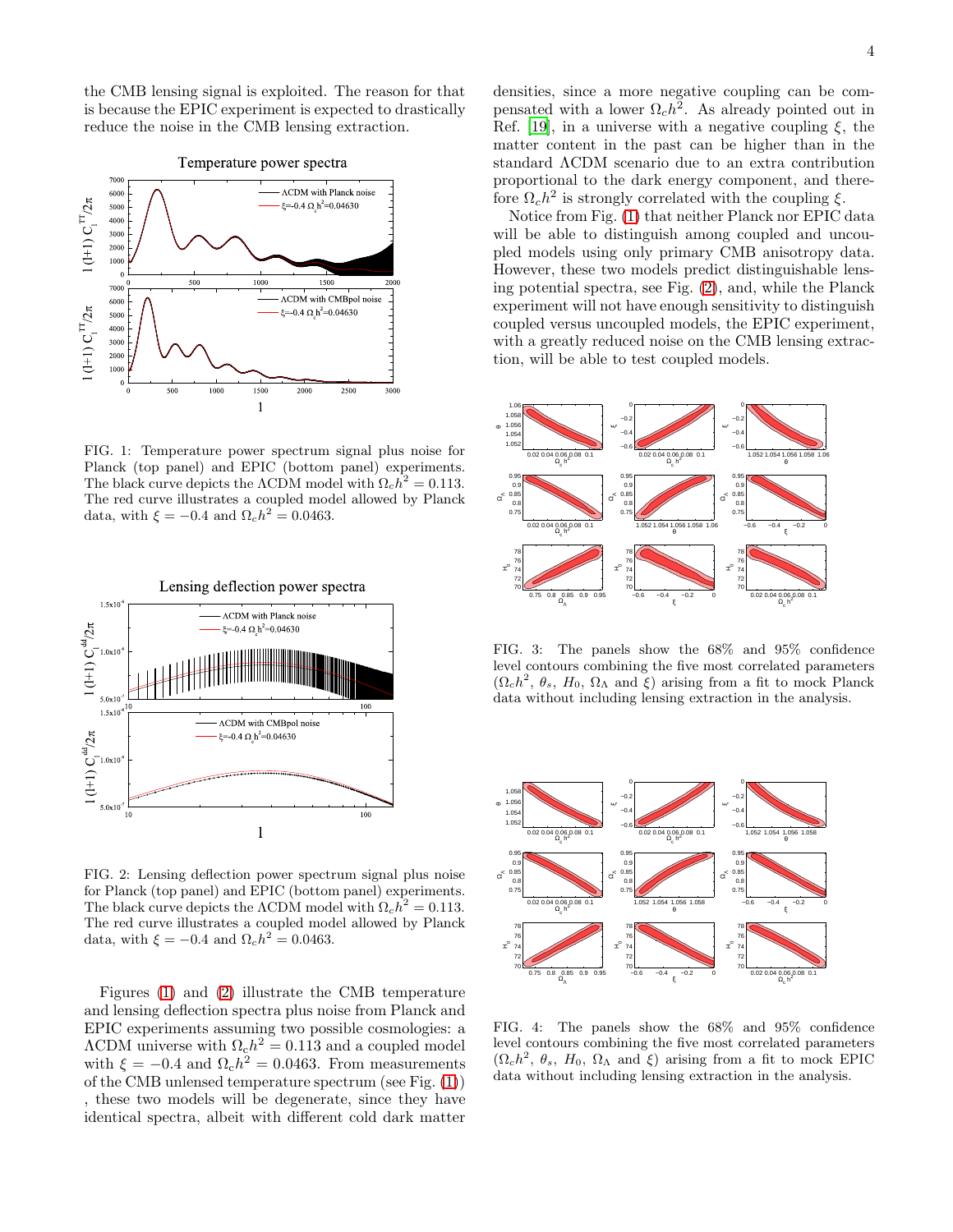

<span id="page-4-1"></span>FIG. 5: The panels show the 68% and 95% confidence level contours combining the five most correlated parameters  $(\Omega_c h^2, \theta_s, H_0, \Omega_\Lambda \text{ and } \xi)$  arising from a fit to mock Planck data including lensing extraction in the analysis.



<span id="page-4-2"></span>FIG. 6: The panels show the 68% and 95% confidence level contours combining the five most correlated parameters  $(\Omega_c h^2, \theta_s, H_0, \Omega_\Lambda \text{ and } \xi)$  arising from a fit to mock EPIC data including lensing extraction in the analysis.

Figures [\(3\)](#page-3-2) and [\(4\)](#page-3-3) depict the 68% and 95% confidence level contours combining the five most correlated parameters arising from a fit to mock Planck and EPIC data respectively, without considering CMB lensing extraction. We can see that the cold dark matter density  $\Omega_c h^2$ , the Hubble constant  $H_0$ , the cosmological constant  $\Omega_{\Lambda}$ , the sound horizon angle  $\theta_s$  and the coupling  $\xi$  are all strongly correlated and neither Planck nor EPIC data will be able to break these degeneracies. Notice as well that, despite the technological advances of EPIC, the error on the cosmological parameters achieved by the Planck experiment will not be further improved by EPIC data if no lensing signal is considered.

Figures [\(5\)](#page-4-1) and [\(6\)](#page-4-2) show the  $68\%$  and  $95\%$  confidence level contours combining the five most correlated parameters arising from a fit to Planck and EPIC future data respectively, considering the information from CMB lensing. Notice that the inclusion of lensing power spectrum improves drastically the EPIC constraints. However, the addition of CMB lensing information does not change Planck results. This is due to the fact that the lensing noise for EPIC is significantly lower than for the Planck experiment, and therefore EPIC data would be able to reject models that otherwise would be accepted by Planck, see Fig. [\(2\)](#page-3-1).

#### <span id="page-4-0"></span>VI. CONCLUSIONS

The current accelerated expansion of the universe is driven by the so-called dark energy. This negative pressure component could be interpreted as the vacuum energy density, or as a cosmic, dynamical scalar field. If a cosmic quintessence field is present in nature, it may couple to the other fields in nature. While the couplings of the quintessence field to ordinary matter are severely constrained, an energy exchange among the dark matter and dark energy sectors is allowed by current observations.

The major goals of the on-going Planck and the future EPIC experiments are to determine the nature of the dark energy component and to measure the remaining cosmological parameters with unprecedented precision. Several studies in the literature have been devoted to explore the performance of Planck and EPIC experiments in the dark energy scenario, see for instance Ref. [\[23](#page-5-7)]. In this paper we have explored the performance of Planck and EPIC experiments in alternative dark energy cosmologies, more concretely, in a universe with a coupling  $\xi$ among the dark energy and dark mater components [\[19\]](#page-5-9).

We have generated mock data for the Planck and EPIC experiments. CMB gravitational lensing extraction has also been included in the analysis. The lensing noise has been computed by means of the minimum variance estimator method of Ref. [\[28\]](#page-5-14). The mock data have then been analyzed using MCMC techniques to compute the errors on the several cosmological parameters considered here. We find that relevant degeneracies are present among the coupling  $\xi$  and some other cosmological parameters, as the cold dark matter density  $\Omega_c h^2$ . Therefore, in the presence of a coupling, the expected Planck or EPIC errors on quantities as the cold dark matter energy density or the angular diameter distance at decoupling  $\theta_s$ are one order of magnitude larger than in standard cosmologies with  $\xi = 0$ .

When gravitational CMB lensing extraction is included in the analysis, Planck results remain unchanged, due to the high level of lensing noise for this experiment. However, the EPIC mission, which will benefit from a much lower lensing noise level, can (a) provide tighter constraints on the cosmological parameters, even in the presence of a coupling, and (b) distinguish among coupled and uncoupled models that would look identical if they were fitted to Planck (lensed or unlensed) data.